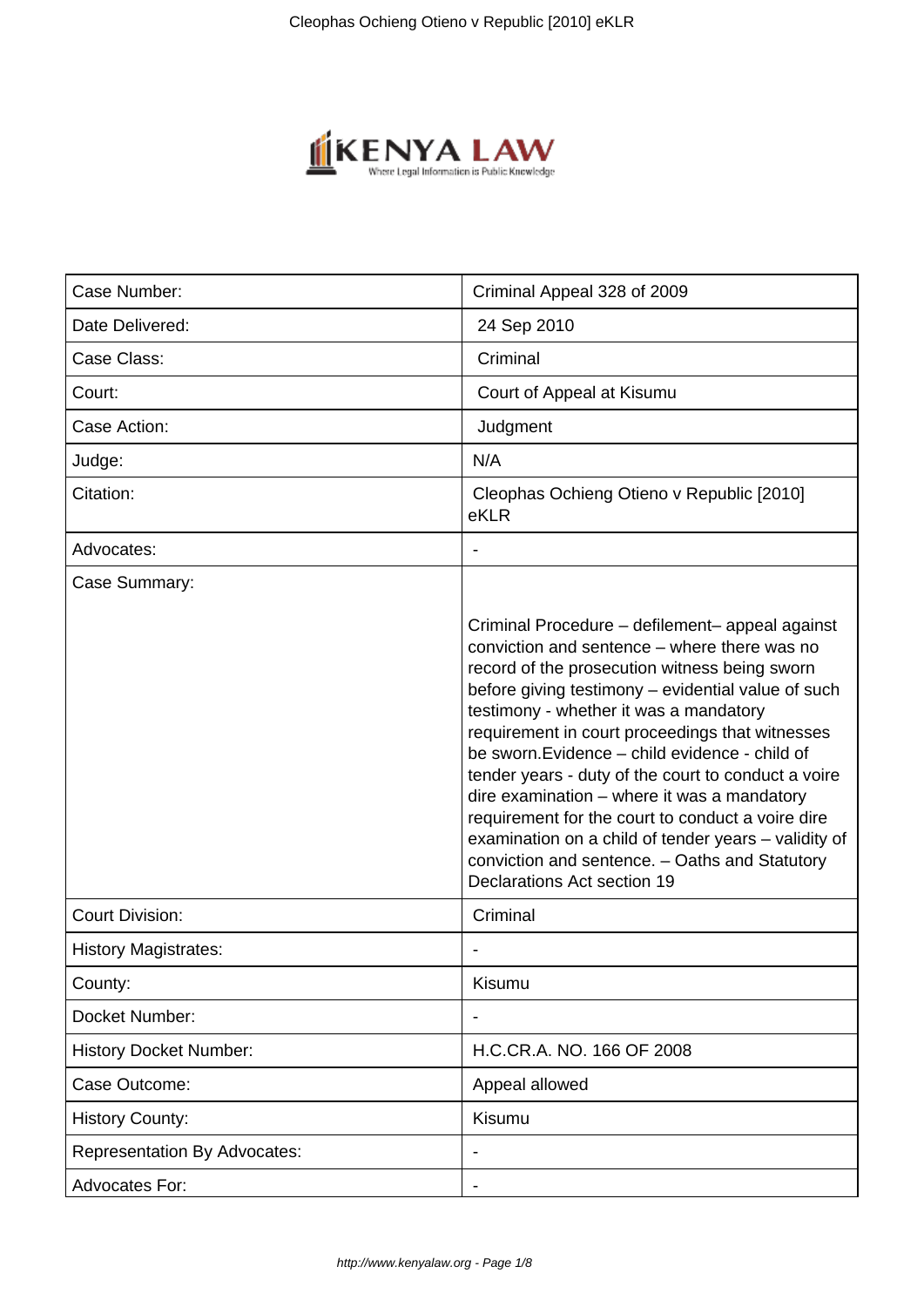| Advocates Against:                                                                                                                                     |  |
|--------------------------------------------------------------------------------------------------------------------------------------------------------|--|
| l Sum Awarded:                                                                                                                                         |  |
| The information contained in the above segment is not part of the judicial opinion delivered by the Court. The metadate has been prepared by Kenya Law |  |

 The information contained in the above segment is not part of the judicial opinion delivered by the Court. The metadata has been prepared by Kenya Law as a guide in understanding the subject of the judicial opinion. Kenya Law makes no warranties as to the comprehensiveness or accuracy of the information.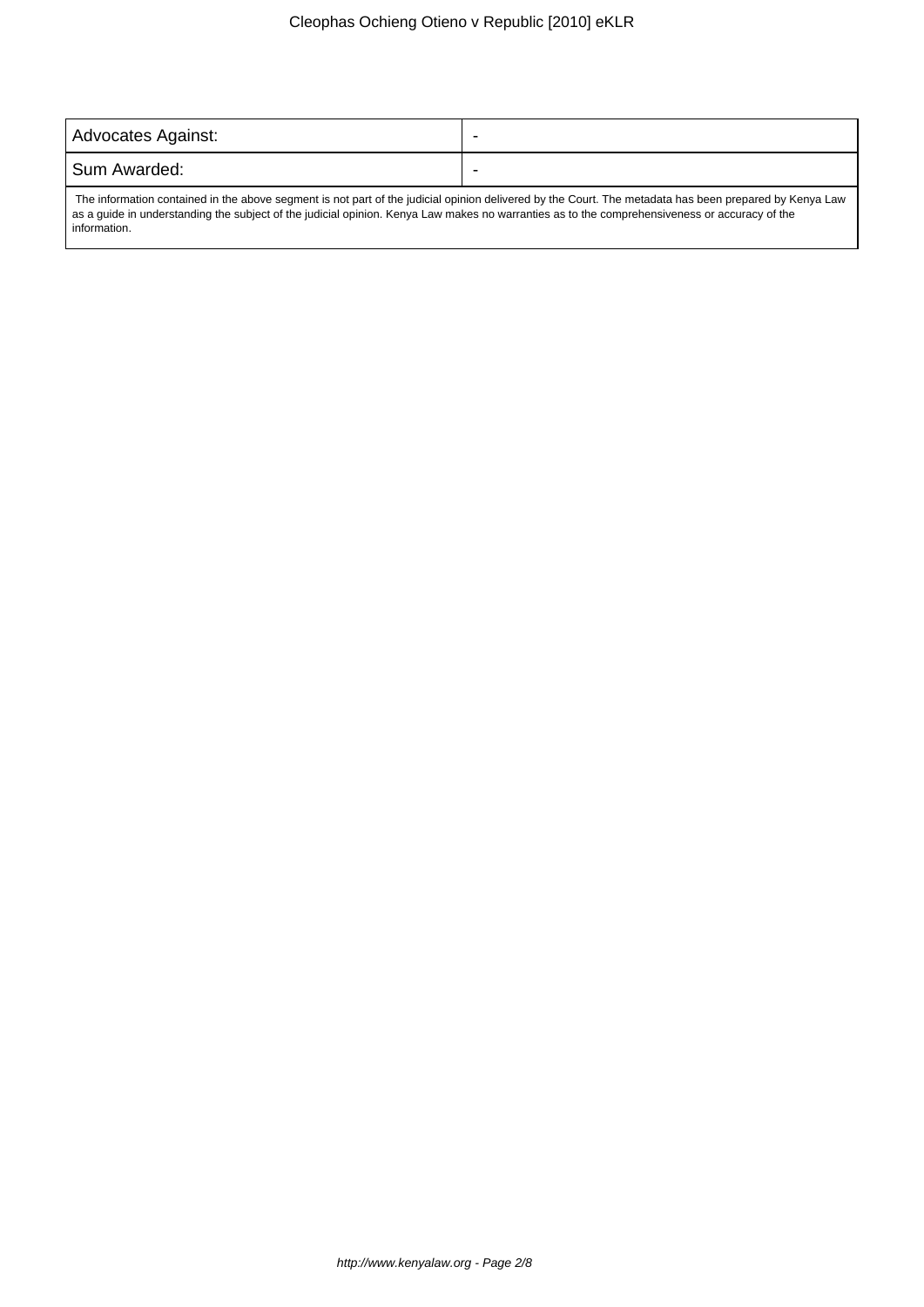# **REPUBLIC OF KENYA**

#### **IN THE COURT OF APPEAL OF KENYA**

## **AT KISUMU**

**Criminal Appeal 328 of 2009**

**CLEOPHAS OCHIENG OTIENO ………………………………………… APPELLANT**

**AND**

**REPUBLIC ………………………………………....……………………… RESPONDENT**

 **(Appeal from the judgment of the High Court of** 

 **Kenya at Kisumu (Mwera, J.) dated 27th May, 2009**

**in**

**H.C.CR.A. NO. 166 OF 2008)**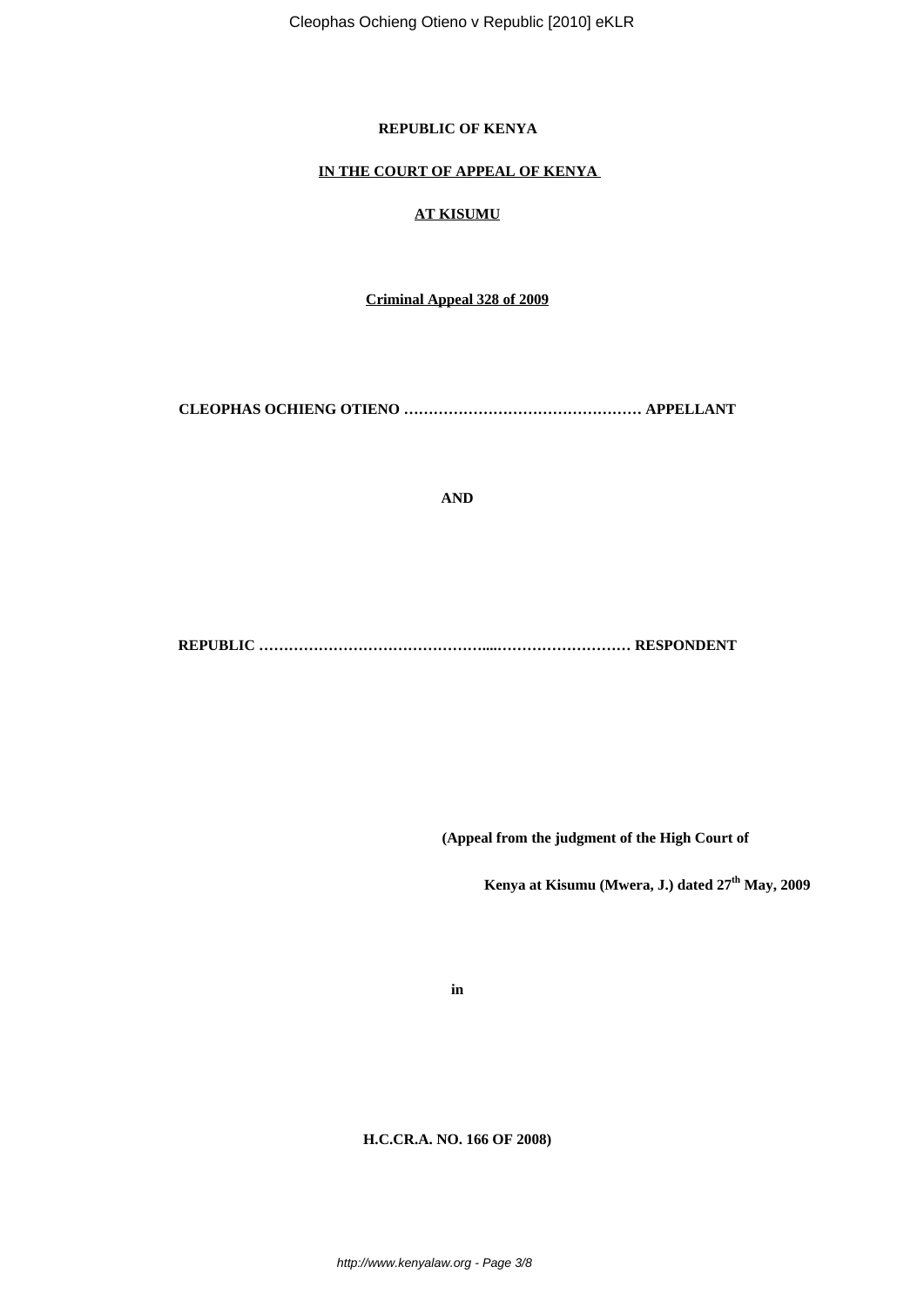**\*\*\*\*\*\*\*\*\*\*\*\*\*\*\*\*\*\*\*\*\*\*\*\*\*\***

#### **JUDGMENT OF THE COURT**

The appellant was convicted by the Ag. Senior Resident Magistrate at Bondo (E. S. Olwande, Esq.) (SRM) of Defilement of a girl under the age of 11 years contrary to **Section 8 (2)** of the *Sexual Offences Act* – *No. 3 of 2006* and sentenced to life imprisonment. His subsequent appeal against conviction and sentence to the superior court at Kisumu was dismissed. Thus, this is his second and last appeal.

The particulars of the charge alleged, among other things, that on  $6<sup>th</sup>$  May, 2007, the appellant defiled P.A.J (victim) a girl under the age of 11 years. Three witnesses testified in support of the charge, namely, M.A.J (M) (PW1) the mother of the victim, P.A.J (PW2) the victim, and Redemta (PW3) a clinical officer who examined the victim.

M.A testified in brief that on the material day at 7 a.m., she left her three children including the victim at home and went to the river to wash clothes and when she returned at 10 a.m. she noticed that the victim was walking with a limp and on questioning her, the victim reporteda that the appellant who is a son of Tobias, had defiled her. On checking the victim she noticed that she had a cut on her genitals and was bleeding. She took the victim to the dispensary and thereafter reported to the police. She subsequently led police to R Secondary School where the appellant was schooling and the appellant was arrested. The victim was examined by Redemta on 9<sup>th</sup> May, 2009 who found that the victim had a first degree perineal at the genitilia indicating forceful penetration.

The appellant stated at the trial that on  $6<sup>th</sup>$  May, 2007, a Sunday, the victim's mother asked him if he had defiled her child but he denied only to be arrested at the school one week later.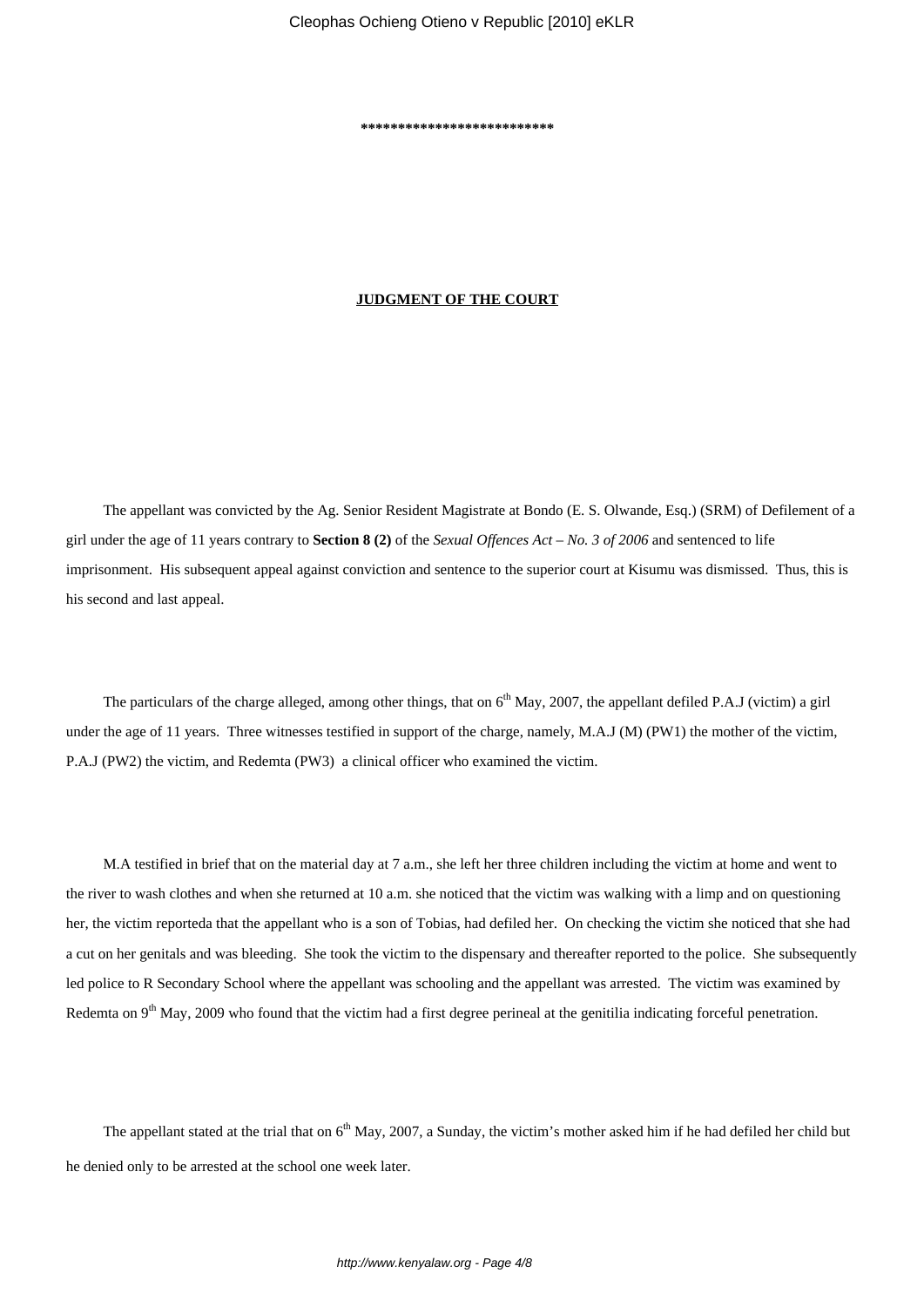The subordinate court appreciated that there was no independent eye – witness but nevertheless believed the evidence of the victim that she recognized the appellant as the person who defiled her. The superior court after the re-appraisal of the evidence arrived at the same conclusion.

In the course of the appeal in the superior court, it came to the notice of the superior court that there was a procedural error in the trial as **Section 19** of the *Oaths and Statutory Declarations Act* (Act) was not complied with before the reception of the evidence of the victim. Indeed, the record of the subordinate court shows that the child was merely asked about her age and no further *voire dire* examination was made to show whether or not the child understood the nature of the oath or if not, whether she was possessed of sufficient intelligence to justify the reception of the evidence and understood the duty of telling the truth to justify reception of her evidence. The procedural prerequisite under **Section 19** of the Act before reception of evidence of a child of tender years has been considered in numerous decisions of this Court (see particularly **Johnson Muiruri vs. Republic** [1983] KLR 445 and **Kinyua vs. Republic** [2002] 1 KLR 256.

The authorities show that if the trial court after *voire dire* examinations is satisfied that the child witness understands the nature of the oath, the court without much ado proceeds to swear the child and receive the evidence on oath. But if the court is not so satisfied, the unsworn evidence of the child may be received if, in the opinion of the court, he is possessed of sufficient intelligence and understands the duty of speaking the truth. In the **Kinyua** case the court said that failure to strictly comply with the procedure may in appropriate circumstances vitiate the conviction.

The superior court held that non-compliance with **Section 19** of the Act did not prejudice the appellant. The record shows that the child gave unsworn evidence. In our view, in absence of an inquiry and a finding that the child was possessed of sufficient intelligence and understood the duty of speaking the truths, it cannot be said that the child was a competent witness or that her statement had an evidentiary value.

There was a further fundamental procedural error. The record of the subordinate court shows that the entire trial including the defence case was conducted by D. K. Mikoyan, SRM. However, the judgment was written, read and signed by E. S. Olwande, Ag. SRM. The record is silent why this happened. However it can be reasonably assumed that D. K. Mikoyan ceased to exercise jurisdiction. In such an eventuality **Section 200 (1) (b)** of *Criminal Procedure Code* (CPC) authorizes the succeeding magistrate:

**"to act on the evidence recorded by that predecessor or resummon the witnesses and re-commence the trial".**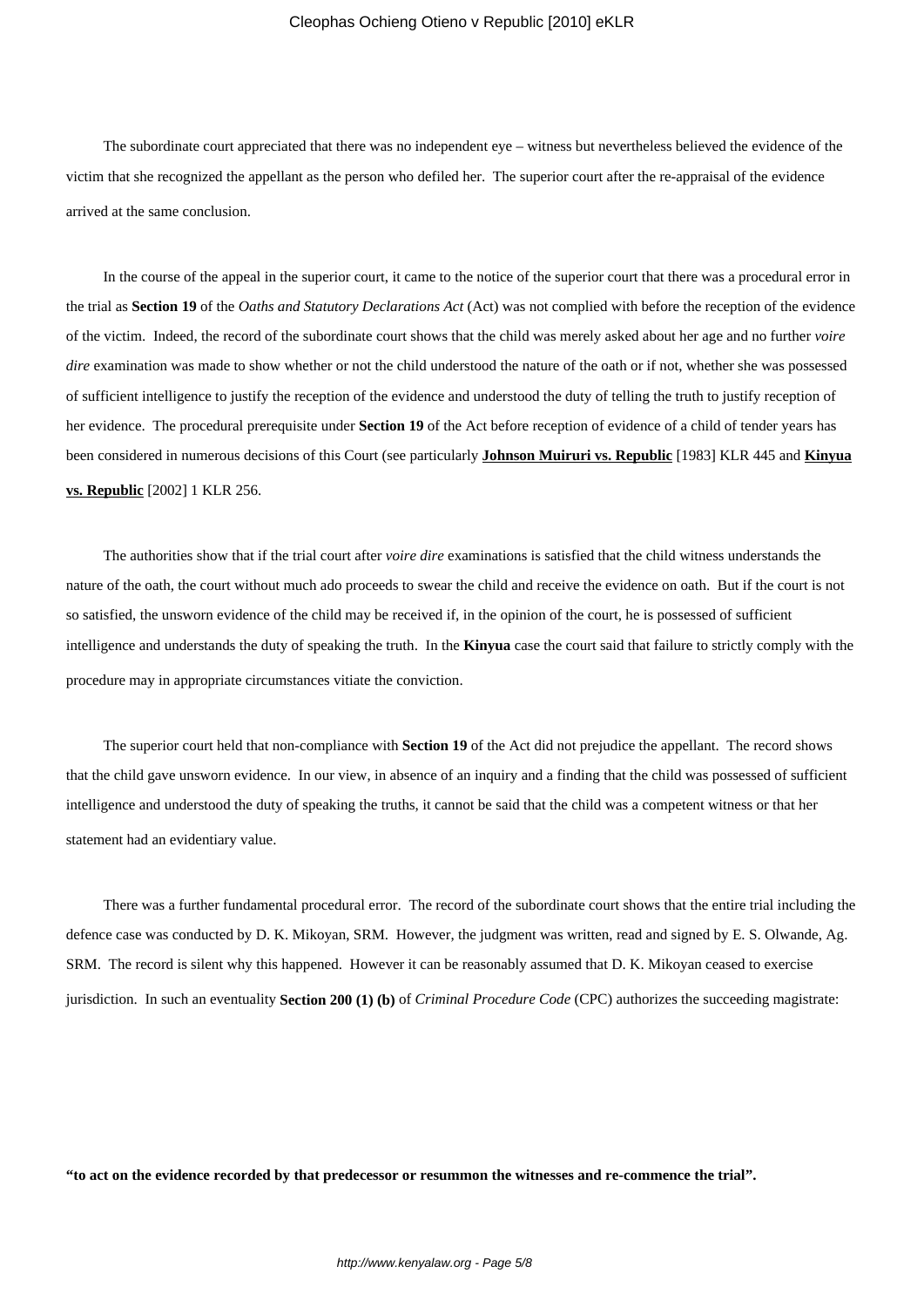However, vide **Section 200 (4)** CPC; the High Court in that event can set aside the conviction and order a retrial if it is of the opinion that the accused person was materially prejudiced thereby.

The prosecution case was dependent on the evidence of one witness a child of tender years whom the succeeding magistrate neither saw nor heard. Apparently, it was not brought to the attention of the superior court that the judgment was written by a magistrate who had not heard the case. Had this been brought to the attention of the superior court, the court would have, in accordance with **Section 200 (4)** CPC, investigated whether the appellant was thereby materially prejudiced and if so satisfied it could have set aside the conviction and ordered a retrial.

We think, that the appellant was prejudiced by the two defects in the trial and that it is in the interest of justice that a re-trial be held.

In the result, we allow the appeal, set aside the conviction and sentence imposed on the appellant. We order that the appellant be retried before a magistrate of competent jurisdiction other than D. K. Mikoyan and E. S. Olwande. The appellant shall be remanded in custody and produced before the subordinate court within 14 days of this judgment for fixing the date of the retrial.

**Dated and delivered at Kisumu this 24th day of September, 2010.**

**J. E. GICHERU**

**…………………………...**

**CHIEF JUSTICE**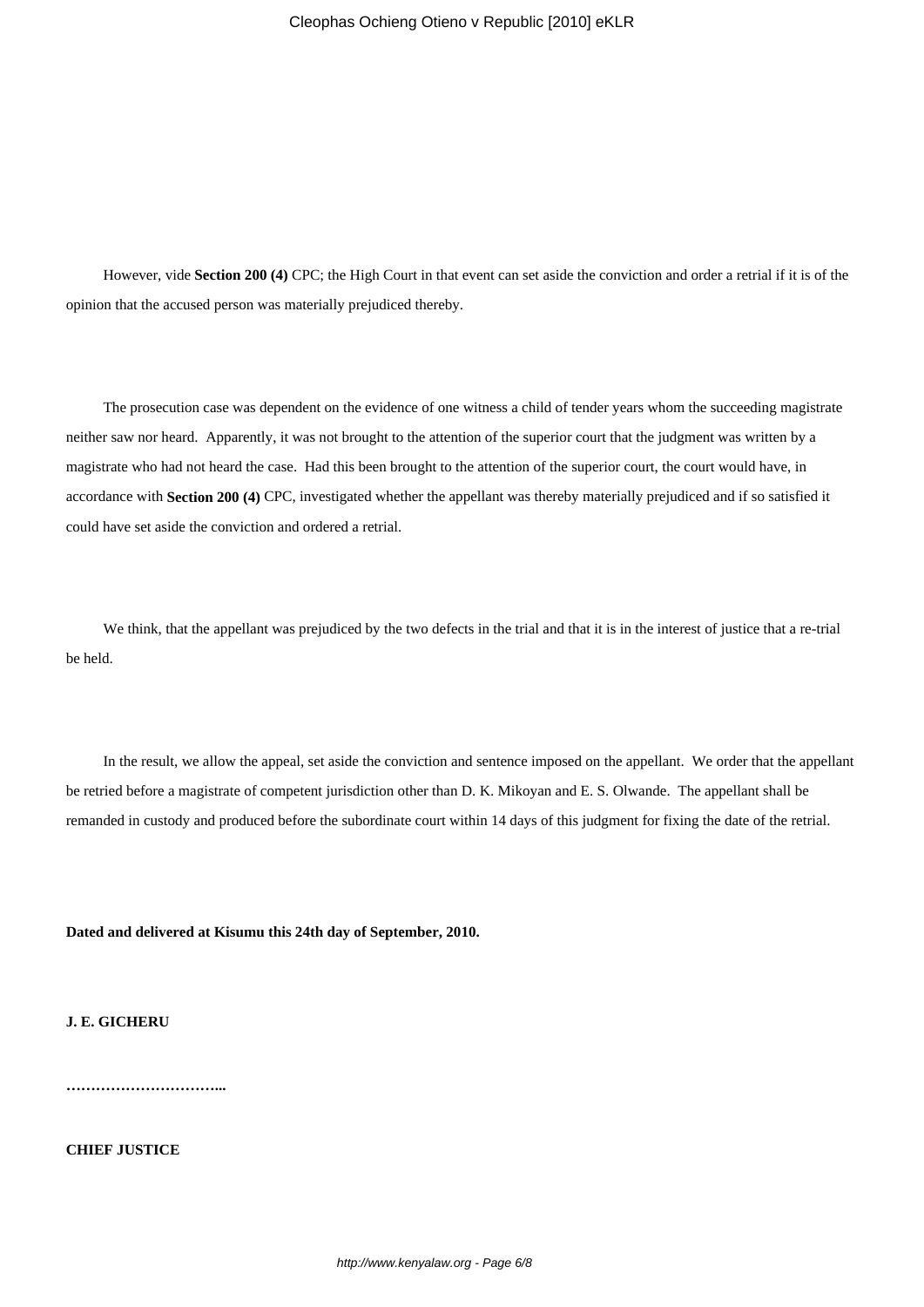Cleophas Ochieng Otieno v Republic [2010] eKLR

## **E. M. GITHINJI**

**…………...……………….**

**JUDGE OF APPEAL**

**J. W. ONYANGO OTIENO**

**…………………………...**

**JUDGE OF APPEAL**

I certify that this is a true copy of the original

**DEPUTY REGISTRAR**